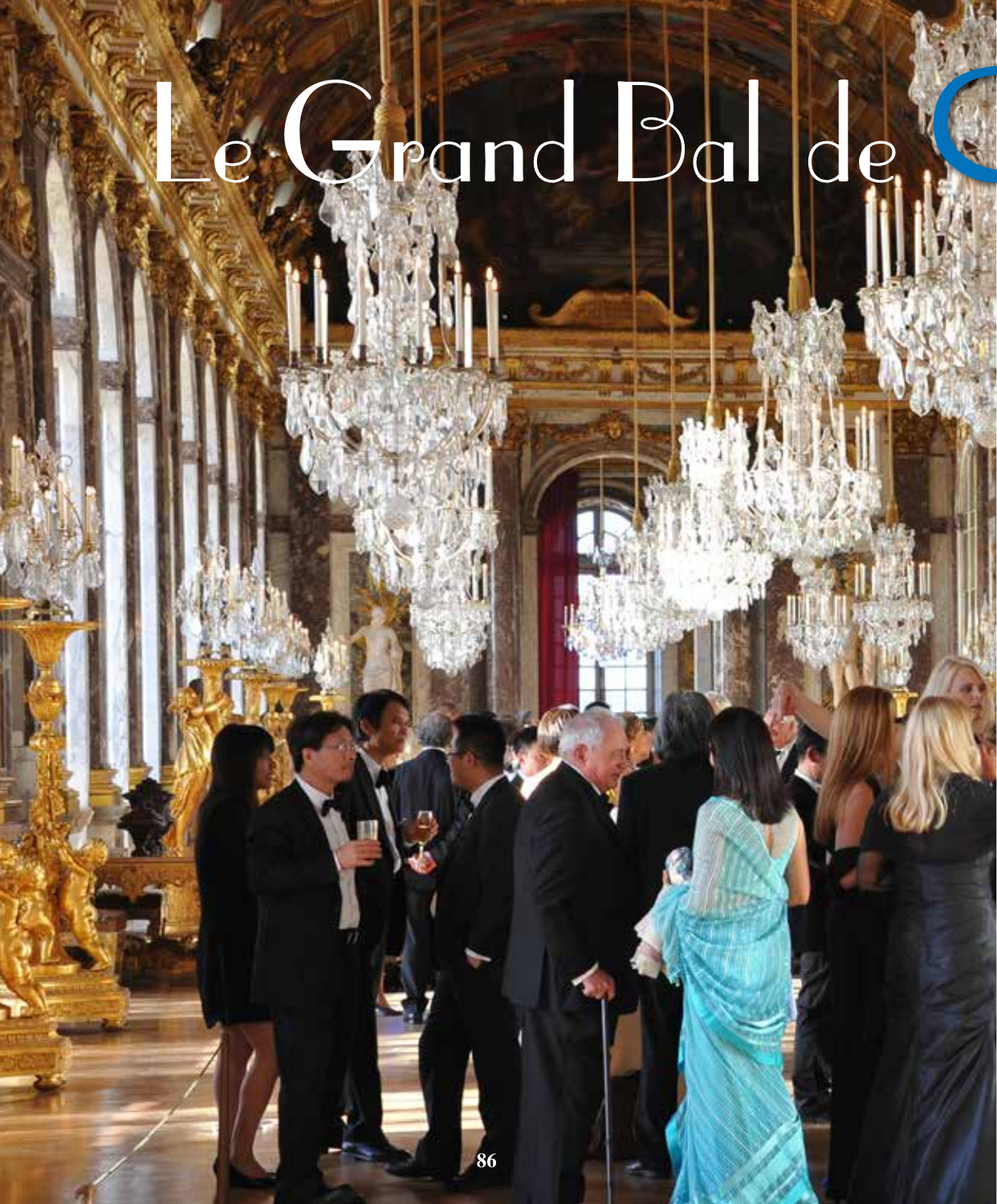What happens when culturally minded philanthropists, art lovers and patrons from France, the United States and beyond gather to support a living work of art, the Palace of Versailles? Join Lance Avery Morgan, royals and aristocrats, for a party-flled week in Versailles, Paris and the environs, with the pinnacle being Le Grand Gala Extraordinaire at the Palace.

Verbeuren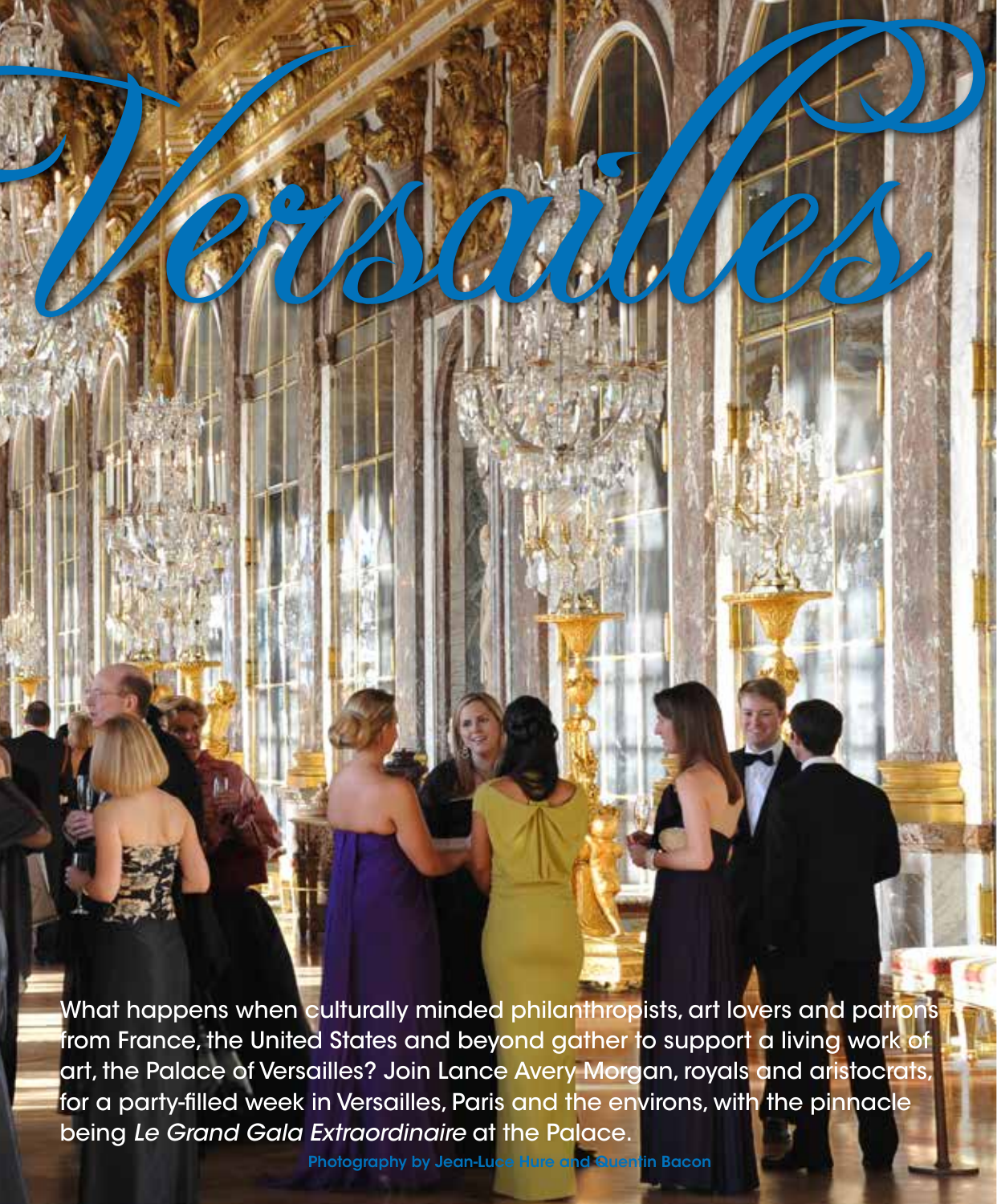

**HEN THE INVITATION**  arrived, it seemed like Christmas Day had come early. The American Friends of Versailles Request The Pleasure of Your Company For The Most Magnificent Gala Of The Century, it said. The attire stated Robe de Bal. A ball at Versailles. We love international balls at The Society Diaries and have been to a few in our time, yet this one was to be diferent. Steeped in tradition for over a decade, the American Friends of Versailles gala to raise funds for the muchloved landmark was sure to be another triumph . . . and it was.

Of course, Americans have had a close connection to Versailles, more than any secular monument outside the United States. Our forefathers Ben Franklin, John Adams and Thomas Jefferson represented the U.S. in the 18th century there, among so many others since then. Fast-forward to the Rockefellers who took it under their wing to help restore it after World War I when, like other great French monuments, Versailles looked particularly hard-hit. Not so much because any fghting that had occurred there, but because the Palace and the estate had been neglected since the country had other priorities at that time in history than the preservation of its heritage.

After a visit to France, American billionaire John D. Rockefeller, Jr. in 1924 offered to help the French government fnance the restoration of the palaces of Versailles, its gardens and the park, as well as its Trianon Palace, and also Fontainebleau (as well as the Cathedral of Rheims that was badly damaged by the German bombardments at the start of the war). By this extraordinary generosity, Rockefeller set a precedence for philanthropy both abroad and at home.

The contribution of the Rockefeller's millions was the frst large sponsorship of Versailles, and was to be followed by others including Texans David and Catharine Hamilton. Catharine, of Amarillo, and whose husband David is from Houston, shares her vision, "My personal love affair with Versailles began when I was seventeen years old, upon my frst visit with my mother. I was later asked if I would become a member of the board of directors of Les Amis de Versailles in the early 1990's by our good friend Le Vicomte, Oliver



de Rohan, its President." From there her participation was solidifed and remains today the only American on the Board of Versailles. "In 1996 Olivier, my husband, David, and I were walking through the gardens when we came upon the Trois Fontaines Bosquet. It had lain in ruin since 1830, and was sad and longing to be restored. We hoped that there was perhaps some way we could help. After meeting with Hubert Astier, the President of Versailles, a seed was planted and the

### **The Garden at Versailles Palace**

American Friends of Versailles was born." Catharine Hamilton became the founding chairwoman in 1998 and from there, the fundraising has been epic and has led to six major galas at the Palace, as well as a plethora of events around the world for it. "Our mission is to heighten awareness of this international world treasure and to support restoration projects that would not be funded otherwise," states Hamilton, a vivacious brunette who is a force of nature with the cause. "And, of course, to enhance the historic friendship between the U.S. and France."

Curry Glassell, a Houston philanthropist who attended the festivities, agrees by sharing, "I, too, visited Versailles for the frst time when I was young and I still think it is the most gorgeous thing I have ever seen. I became involved in 1999 when Lynn Wyatt connected me with Catharine Hamilton and I've been involved ever since. Catharine is so lovely and is dedicated to making a more beautiful Versailles."

### **AH, PARIS**

To raise the much-needed funds, the American Friends of Versailles is consistently hard at work year 'round. "Most Texans know exactly how - and do give back with our time, money, energy and expertise," emphatically states Hamilton. "We all have something to contribute. Really, this is a can-do attitude of all Americans, and especially Texans."

Versailles hosts nearly seven million visitors a year. That is, except on one long weekend, every other year or so, when these grand fundraising events recently happened from Wednesday through Monday. Rarefed indeed, the events of Le Grand Gala Extraordinaire with and surrounding events have a limited number of guests who enjoy festivities in support of this UNESCO-designated world monument. Hamilton admits that there is more to the weekend than parties, "Egos are checked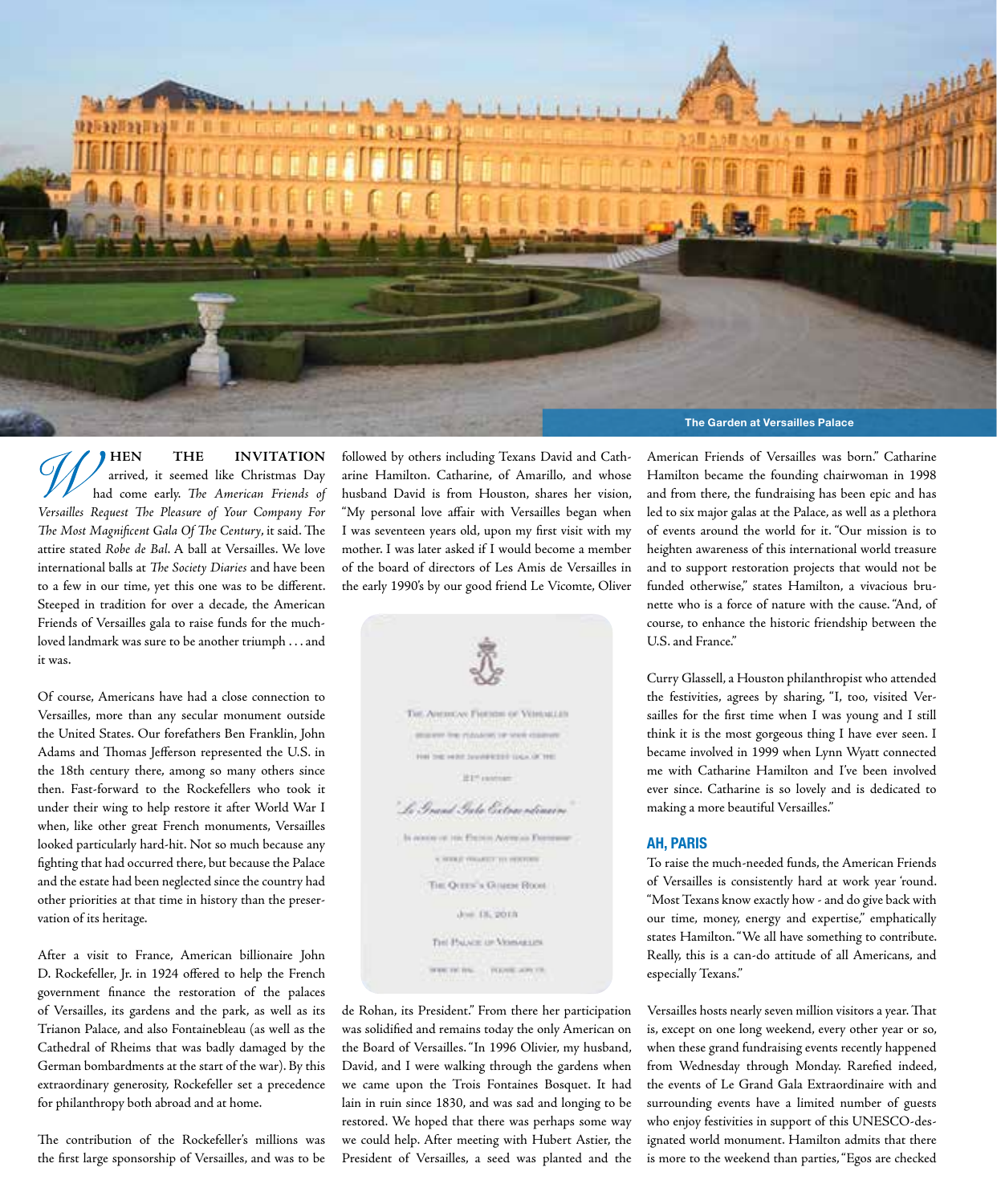

**Comte et Comtesse Arthur de Mortemart, Comte Alexandre de Mortemart, Athenias de Mortemart and AFV Board Member Charles-Louis de Mortemart**

**Curry Glassel and Nathan Roberts Steven and Kimberly Rockefeller, Vice-Presidents of AFV**





**CARD DOGS** 



**Cassandra Longoria and AFV Boardmember Jonathan Marder**



**Vicomte Olivier de Rohan, co-founder of AFV and Madame Anne Marie de Ganay**



**US Ambassador to France Charles Rivkin and Susan Tolson**

**AFV Boardmember David Hamilton and Tennessee Alexis Hamilton**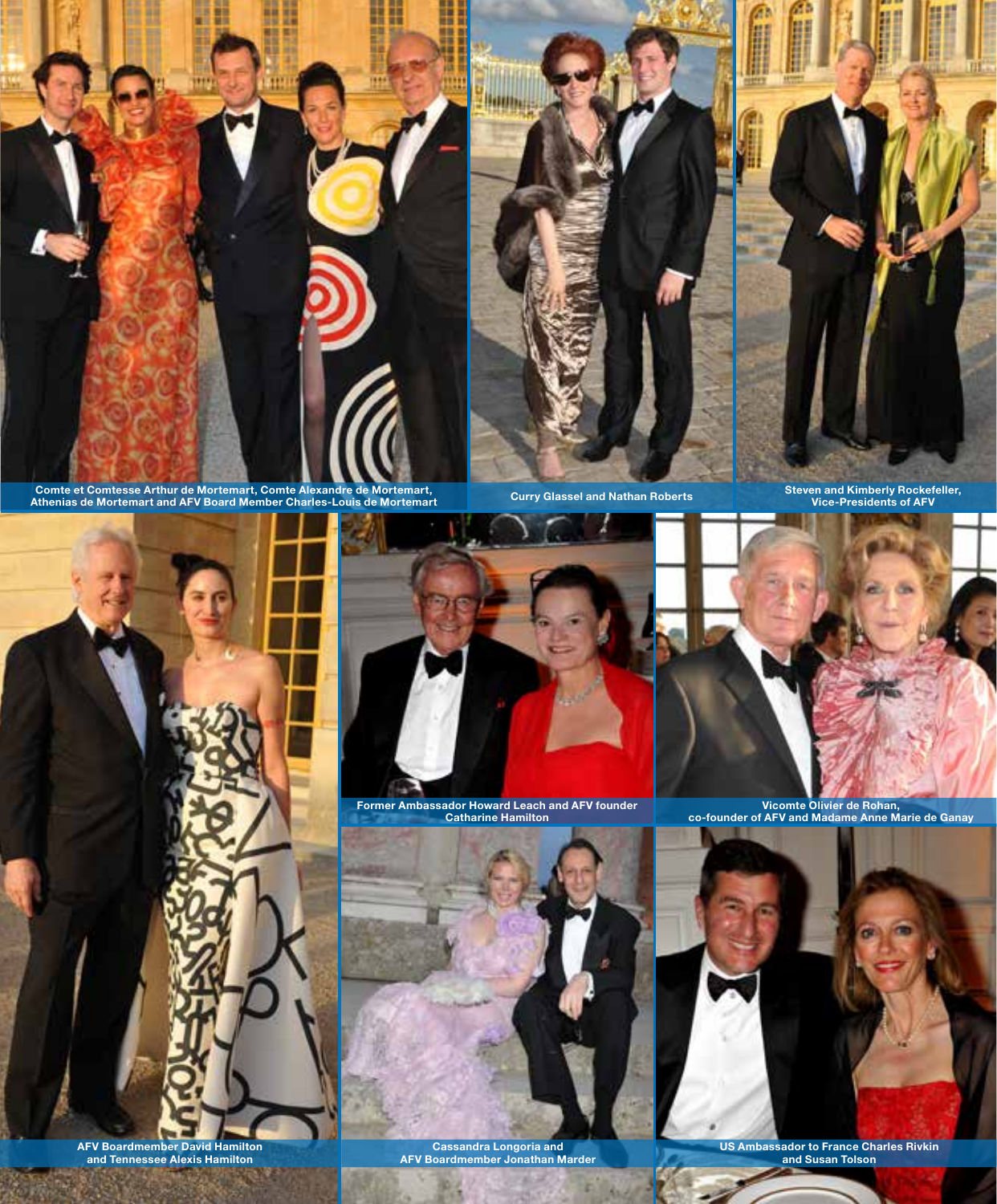

Alena Gedesnova, Sean Boyd, Patrick Micheals, Agnes Chaitas, Peta Boyd, and Andre Michaels **Caroline Sarkozy and Pierre Levy** 



œ





**Nancy Cain Marcus, Dr. Bill Vowell and Rekha Mallya Benjamin Meyer and Nicole Brandt Ferderic Odassa, Douglas and Emily Siefert**



a u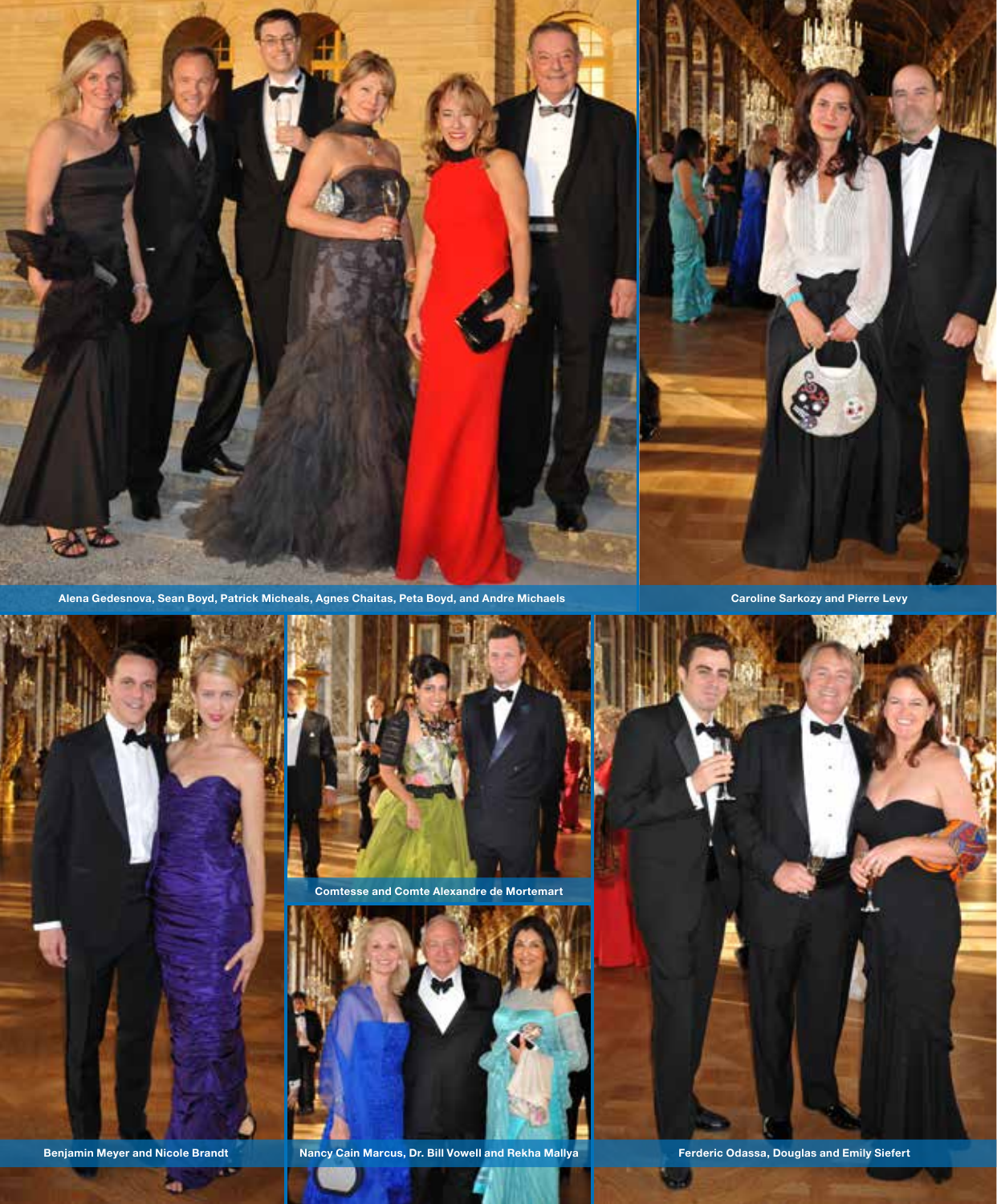at the door because everyone who attends genuinely cares. After all, we are an educational organization. We are intent on what we learn over the weekend."

When it came to this year's plethora of 14 events over a week, Hamilton was succinct in her mission. "Versailles has direct historical, political and artistic links to our country where it still so richly captivates our imaginations. It inspires the soul in all facets of the arts, architecture, gardens, and objet d'art," she confdes.

To kick off the stellar events, Wednesday saw a fête champêtre of private visits with the proprietors of some of the most famous and grand châteaux in the world. Through the years, the American Friends of Versailles has been the recipient of the magnanimous generosity from the de Ganay family . . . and especially that of Anne-Marie de Ganay, the dynamic Chairman of the French Board of Directors, who has long been a champion of the organization. Madame de Ganay graciously arranged and hosted the luncheon at her family's world

renown Château de Courances and also a visit to Château Fleury. These visits were unique in that they were hosted by the proprietors themselves, in some of

only a handful of grand châteaux that remain privately owned.

Then it was off to Château de Vaux-le-Vicomte for a private high tea greeted by Comte et Comtesse Patrice de Voguë. Vaux has remained in this family for a century and a half and the château was a quintessential work of architecture in mid-17th century Europe, as it remains today. The geniuses who worked on Vaux were architect Louis Le Vau, landscape architect André Le Nôtre, and painter-decorator Charles Le Brun. Their collaboration marked the beginning of the "Louis XIV style" combining architecture, interior design and landscape design in grandeur and harmony. Vauxle-Vicomte was, indeed, the inspiration for this world renowned and most infuential Palace of Versailles.

# **LE JARDINS**

On Thursday, on the Left Bank, a private garden tour was arranged of some of the most sublime private garden gems in Paris hidden from the public behind walls on the rue du Bac and rue de Varenne. It was generously organized by the American Friends of Versailles' French board members, Didier and Barbara Wirth. Didier is one of the world's great experts on gardens. The unique tour and luncheon was hosted by the Wirths, who also happen to be proprietors of Château de Brecy, a 17th century château in Normandy with a meticulously recreated and restored, richly ornamented Italian style garden. The tour began with His Excellency the Ambassador of Italy to France,

Giandomenico Magliano, for a visit of the remarkable jardin anglais at their magnificent ambassadorial residence, the Hotel de La Rochefoucault – Doudeauville, also called Hotel de Boisgelin. Guests also had the great privilege to visit the private park of the Hôtel Matignon (the residence of the French Prime Minister). The park of the Hôtel is considered to be the largest non-public garden in Paris. Even though entry to the residence is not permitted to the general public, the Prime Minister Jean-Marc Ayrault and his staf shared their warm hospitality.

Onward to the Jardin de l'Institut des Missions Étrangères where the Society of Foreign Missions of Paris was established in the mid-17th century with a beautiful garden located in the heart of Paris. In the 19th century, many fowers and fruit trees were brought to Paris by missionaries after visiting China, including wild roses, culminating with a garden tour and a champagne reception with a delightful grande dame, Madame Audi, in her lovely home. A delectable, bufet Faubourg Saint-Honoré, the bubbles of the good champagne set the stage for Saturday night's enchanting ball at Versailles.

# **BEAUTY & THE FEAST**

**American Friends of Versailles**

At exactly 7:30 PM the guests began arriving in gowns and tuxedos by the dozens and soon, into the hundreds. The Palace of Versailles was the magnificent backdrop for an impressively divine evening that even the Sun King would have found radiant. The guests shared in the sensibility of knowing that the special evening was an exceptional celebration of the history, beauty and friendship that creates such a night. Upon arrival, guests strolled up the majestic Escalier Gabriel and wandered about through the stately and exquisite Appartements du Roi, toward the Hall of Mirrors where champagne was served: a very rare privilege. U.S. Ambassador to France Charles Rivkin and his wife, Susan Tolson also arrived to meet up with guests in the Hall, as well as former Ambassador Howard Leach and his lovely wife Gretchen (and other ambassadors attended this fabu-

lous evening).

**"Our mission is to heighten awareness of this international world treasure and to support restoration projects that would not be funded otherwise" Catharine Hamilton, Founding President,** 

The majestic and dazzling Hall of Mirrors, or Galerie des Glaces, one of the most famous and significant rooms in the

lunch was then served at the residences of Barbara and Didier Wirth, as well as Sandy and Jean de Yturbe. The Yturbes are founding members of the American Friends of Versailles' French Board of Directors and have entertained the group in the past in their XVI century, royal residence, Château d'Anet that was built for Diane de Poitier and Henry II in 1547, and also in their amazing Paris apartment. Dîner de Rêve was at an exceptionally beautiful, one-of-a-kind private residence of designers, Joseph Achkar and Michel Charriere in the Marais district after the day of touring. The former antique dealers and still-great collectors of 18th century pieces dazzled with their entertaining largesse.

On Friday, it was more touring, this time much on one's own before joining Baron and Baroness Roland de l' Espée, who received the guests for a luncheon in their beautiful Paris apartment, which mixes arts, periods and origins. Espée, the current President of Les Amis de Versailles, the American Friends of Versailles' sister organization, is himself a much-esteemed expert on 17th and 18th centuries furniture and paintings, and is also a collector of contemporary photographs. He hails from one of the leading families of France and many of them were great collectors, naturally. After time off for good behavior, the group reassembled that evening for a champagne reception and bufet celebrating international volunteerism at a world renowned Hôtel Particulier (this means it was once a grand private family residence and many remain so today). Set among the outstanding décor and a lovely garden on the famed

world, where numerous events of the utmost importance have taken place. Construction began in 1678 by Louis XIV and its 17 mirrored arches refect the 17 arcaded windows that overlook the breathtakingly beautiful garden vista. The ceiling decoration (recently restored) is dedicated to the military victories of Louis XIV. During the 17th century, the Hall of Mirrors was used daily by the King when he walked from his private apartments to the chapel. In the successive reigns of Louis XV and Louis XVI, the Hall of Mirrors continued to serve for court and where family functions, marriages and births were celebrated in this room, as well as Ambassadors presenting their credentials. Every inch of that grandness was felt the evening of this ball. "The Palace has over 700 rooms, 1300 fireplaces, 70 staircases on over 1800 acres. Every European palace has been modeled after it and it has also served as the inspiration for Washington D.C. for a centralized government," shares Catharine Hamilton. "We strive for an intimate environment and go out of our way to make all of guests happy and to create the atmosphere of international friendship."

Guests were then encouraged to meander and view the new restoration project, the Queen's Guard Room, which is the last room of the Queen's Grands Appartements whose paintings and architectural features have not yet been fully restored, hence its present deteriorated state. In 1680, it became a transition area between the Queen's staircase and the used as a vestibule in which the officers in charge of the protection of the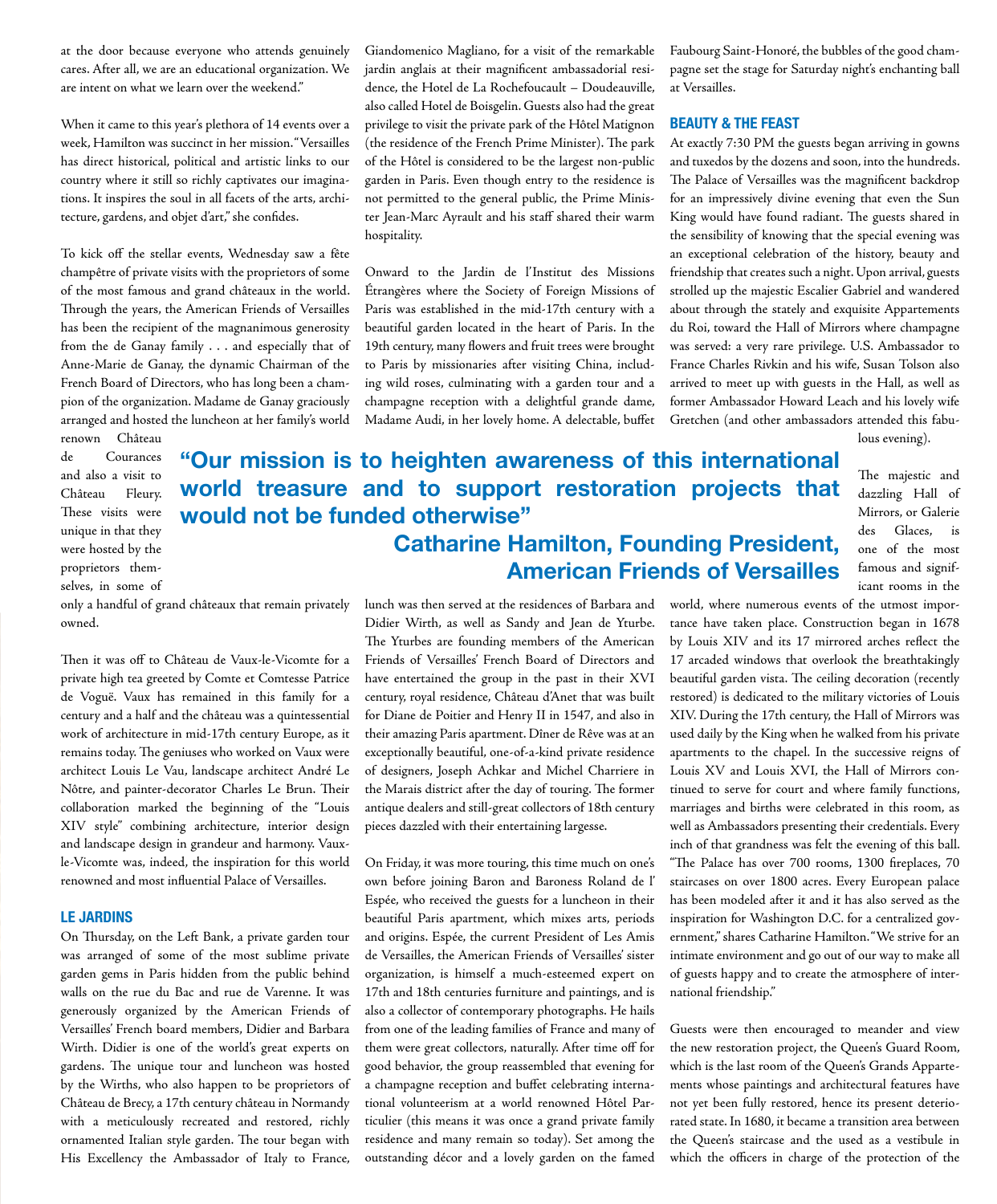

**Versailles Palace Exterior**

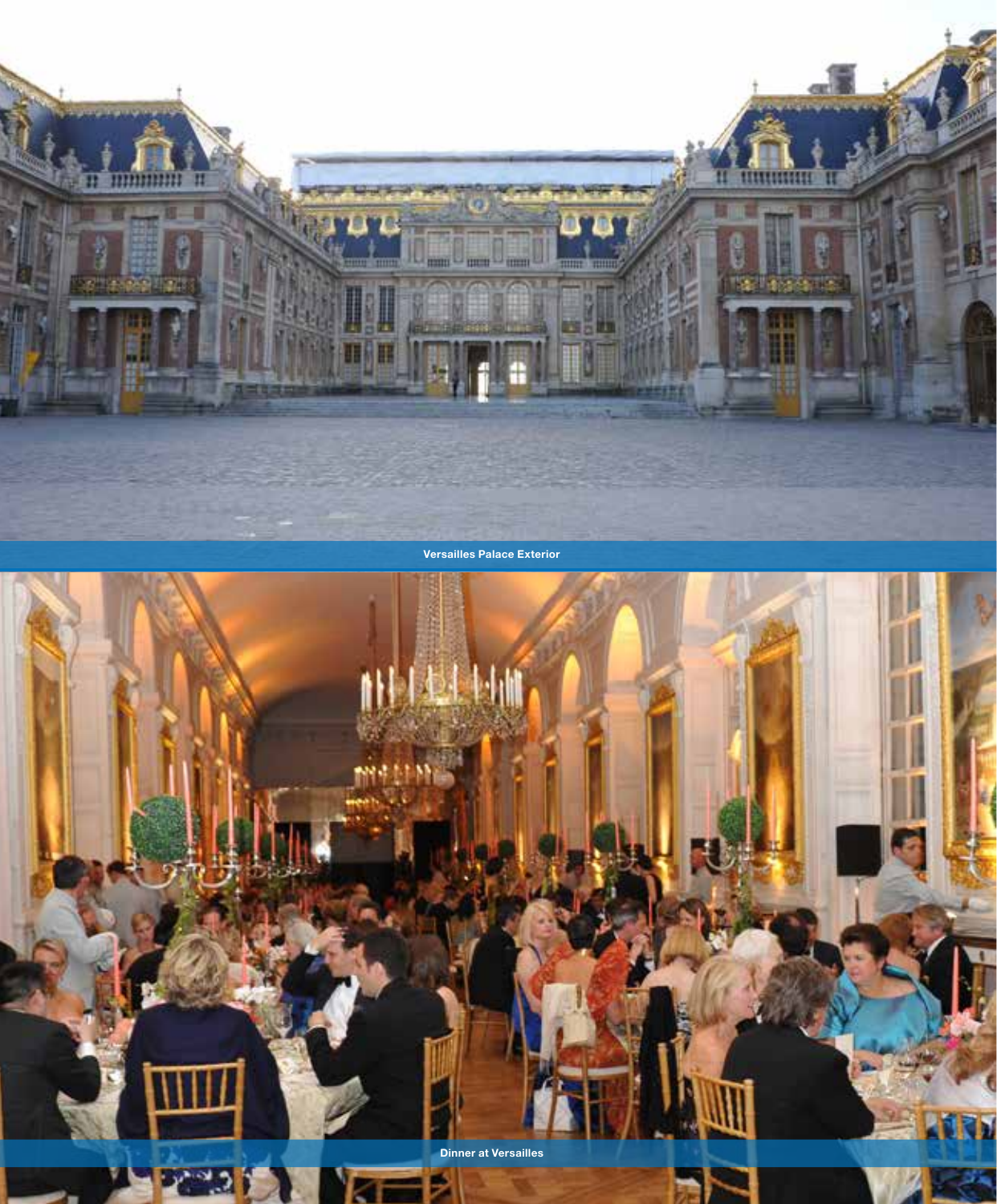



£, **William** 

**Fel gel pe**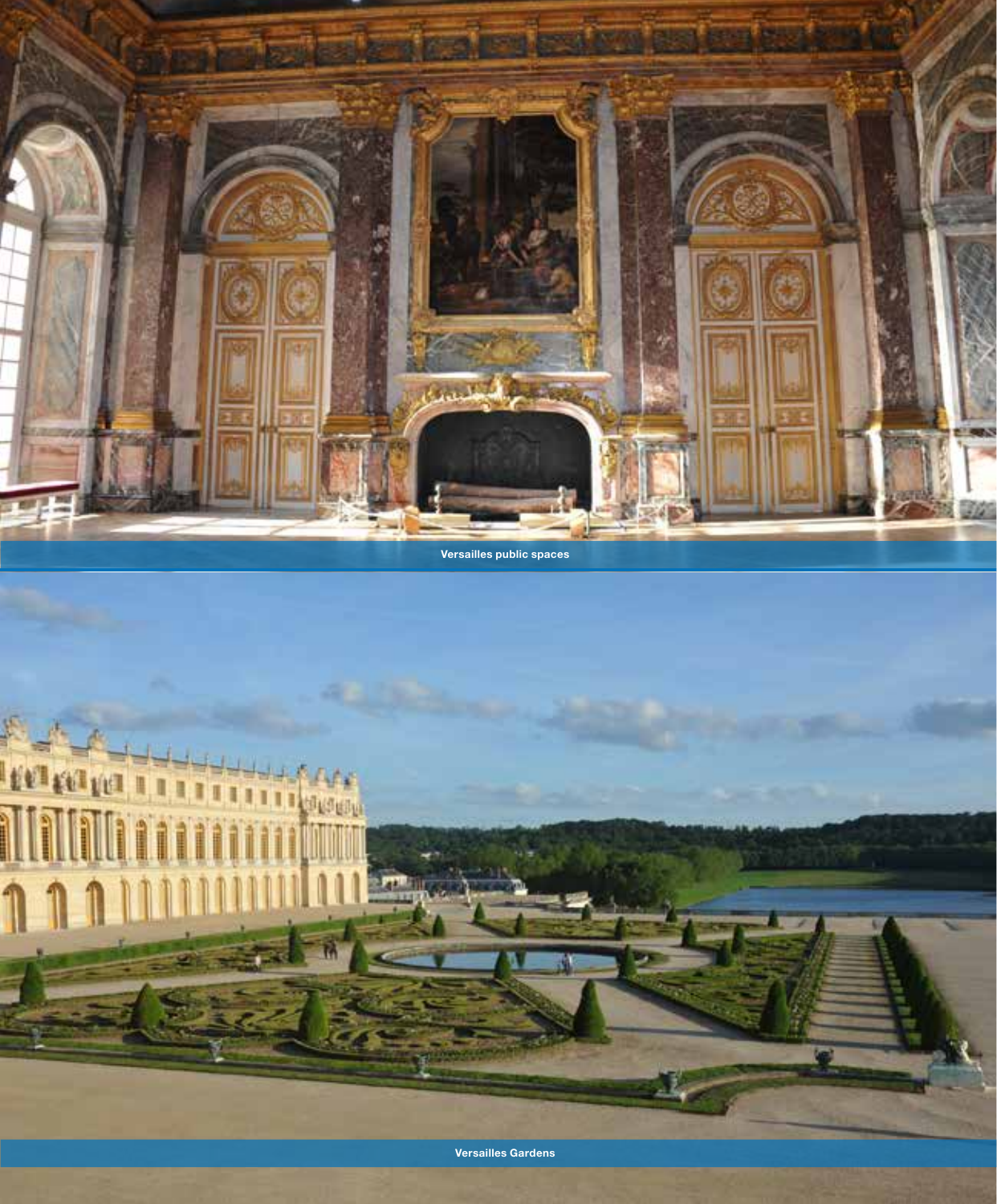Queen were stationed day and night. Several million people will view this important room annually and the ball's guests are reminded that the American Friends of Versailles is thrilled to help restore the exquisite frescoes and other architectural details to their original beauty.

Drinks on the Terrace of the Palace was the ideal spot to behold the royal garden perspective, with the fountains playing along the Grande Allée as the golden twilight of the evening sparkled on the waters of the Grand Canal. One could have spent the entire evening there, basking in the soignée of the begowned and tuxedoed guests illuminated as the sun set.

Who could eat at a time like this, while savoring this magical moment of beauty and history. The guests were

then greeted for the State dinner in the Grand Trianon's Galerie des Cotelle with its memorizing décor of original

vote per family. That way they can both be engaged in the organization and each can participate in a multitude of events we have beyond the ball weekend."

### **APRÈS BALL**

On Sunday, the gala atmosphere weekend was far from over. A champagne reception at 7:30 PM hosted by Monsieur and Madame Benjamin Steinitz in their world renown antiques galerie, showcasing works of several Chinese artists, in partnership with Kimberly and Steven Rockefeller, Vice Presidents of the American Friends of Versailles, as well as founders of the Rose Rock Culture Group. The Rose Rock Culture Group seeks to establish businesses that create credible channels for art exchange and increase awareness and understanding of the many currents of Chinese culture. This international cultural exchange evening was followed by artisans for making this important restoration a dream come true.

Still glowing from the night before's festivities, an elegant picnic followed, taking place in the Petit Trianon, which Louis XVI gave to his queen, Marie-Antoinette, for her to enjoy private time away from the royal court. The Pavilion Frais, the Pavilion Français, Marie Antoinette's theater (un bijoux), and le Petit Trianon, were open to the guests - the ultimate! Wow! They were encouraged to wear their favorite hat to add to the fun. In addition to many gifts, the American Friends of Versailles has thus far given over \$1.5 million to the restoration of the Pavilion Frais. It was originally used on warm spring and summer days as a private dining room for Queen Marie-Antoinette, ladies of the court and often included the King.

**"Versailles is UNESCO-recognized as a world treasure and I felt so fortunate to be at the ball this year with other likeminded people in this internationally-known masterpiece." Curry Glassell**

Wrapping up the weekend's glam merriment, a bufet dinner was served in the beautiful embassy

17th century garden bosquet paintings commissioned by Louis XIV, and the cuisine was prepared by one of France's leading caterers. The French know their epicurean place in the world and this evening was no diferent. Dinner was served in the exact spot where, in 1687 the Grand Trianon, set within its own park, was built at the request of Louis XIV, as a retreat where the King and invited guests dined away from the strict etiquette of the Court. After the Sun King's death in 1715, many Royals lived there for the next 100 years and following the Revolution, Napoleon lived at Trianon with his second wife, Marie Louise of Austria. Today, it is one of the French Republic Presidential residences that is used to host foreign dignitaries. The evening's dinner was in honor of John D. Rockefeller, Jr. and representing this family were AFV Board Members Steven and Kimberly Rockefeller. The American Friends of Versailles remains dedicated to maintaining the noble American tradition of patronage to world treasures in its continued service and commitment to restoration and preservation of the Château de Versailles.

After much conversation and then dessert, at 11:30 PM the sky was illuminated by a spectacular display of freworks, feux d'artifice, in the manner of the 18th century, which was an unbelievable feast for the eyes. After the fery skies subsided, dancing commenced under the marble columned Péristyle with its phenomenal view of the gardens and Michael Carney, the well-known and acclaimed U.S. orchestra leader, on the piano. "There is something unique about the American Friends of Versailles, in that we make it a family affair where tickets are available for a lower subscription fee for children and grandchildren of guests. The juniors have a memorable experience. They have so much fun they do not want the music to stop," muses Catharine Hamilton. "We also put husbands and wives on the board – one dinner and dancing in the exquisite Parisian residence of Vice Presidents of the Board, Monsieur Juan Pablo Molyneux, the acclaimed international interior designer along with his wife, Madame Pilar Molyneux.

The Molyneux couple are charming, delightful and accomplished and they entertain with delectable innovation, warmth, fun and are the pinnacle of great style. The Hôtel Claude Passart with its lovely garden, is the magnifcent 17th century private residence in Paris of the Molyneux. The Michael Carney Orchestra entertained again like the night before. The guest of honor this evening was Her Royal Highness, Princesse Béatrice de Bourbon des Deux Siciles, mother of Their Imperial Highnesses Caroline and Jean Christophe Napoleon. She is a direct descendant of the Bourbon kings and queens who reigned throughout Europe and had a tremendous infuence throughout the world. She is very charming and an acknowledged historian and philanthropist. We just love a woman whose pedigree is as esteemed as she is chic.

Meanwhile, back at the palace, guests gathered again at high noon for a glass of champagne in the magnifcent Trois Fontaines Bosquet. The re-creation and restoration of this extraordinary treasure was the frst restoration project by the American Friends of Versailles. A plaque honoring all of the major contributors was placed at the lower entrance of this grove. Le Nôtre's masterpiece was designed along with the Sun King in 1677, it was lain to ruin by 1830, and reopened to its original splendor in 2004. During this visit, the exquisite fountains cascaded with water reaching to the sky and is a lasting symbol of American French history and tradition, much like that of the Statue of Liberty. The American Friends of Versailles extended a heartfelt toast to all the donors, volunteers, the committee, and of Chile, as guests of Ambassador Jorge Edwards in Paris, who returned to the diplomatic service as Ambassador to France under the present government of President Sebastiàn Piñera. The Chilean Embassy was built in 1907 by architect René Sergent, who also built several other hotels particuliers and châteaux, and in particular, the Hotel de Marlborough (now the Indian embassy). The Chilean Ambassador in Paris is also the Chilean representative to UNESCO and the mixed-emotion gathering was a ftting splendiferous farewell to the spirited multi-faceted assemblage of high society and high culture. "Versailles is UNESCO-recognized as a world treasure and I felt so fortunate to be at the ball this year with other like-minded people in this internationally-known masterpiece," confded Houstonian Curry Glassell.

This palace treasure has been bestowed over six million dollars since its founding by the American Friends of Versailles. The heart of the organization, Catharine Hamilton, best summed up the extended week fundraising gala by saying, "I have been inspired, humbled, honored and I consider it a great privilege to be part of this extraordinary international endeavor. Our works could never have been accomplished without the extraordinary chairmen, co-chairmen, friends, hosts, supporters, and contributors. Hand in hand the French and Americans unite across the Atlantic in support of our allies and this great museum in true friendship. The American Friends of Versailles would cherish and ultimately appreciate your participation in this noble international endeavor."

**For more information on how you can enjoy supporting the American Friends of Versailles, visit Americanfriendsofversailles.org or by contacting info@americanfriendsofversailles.org**